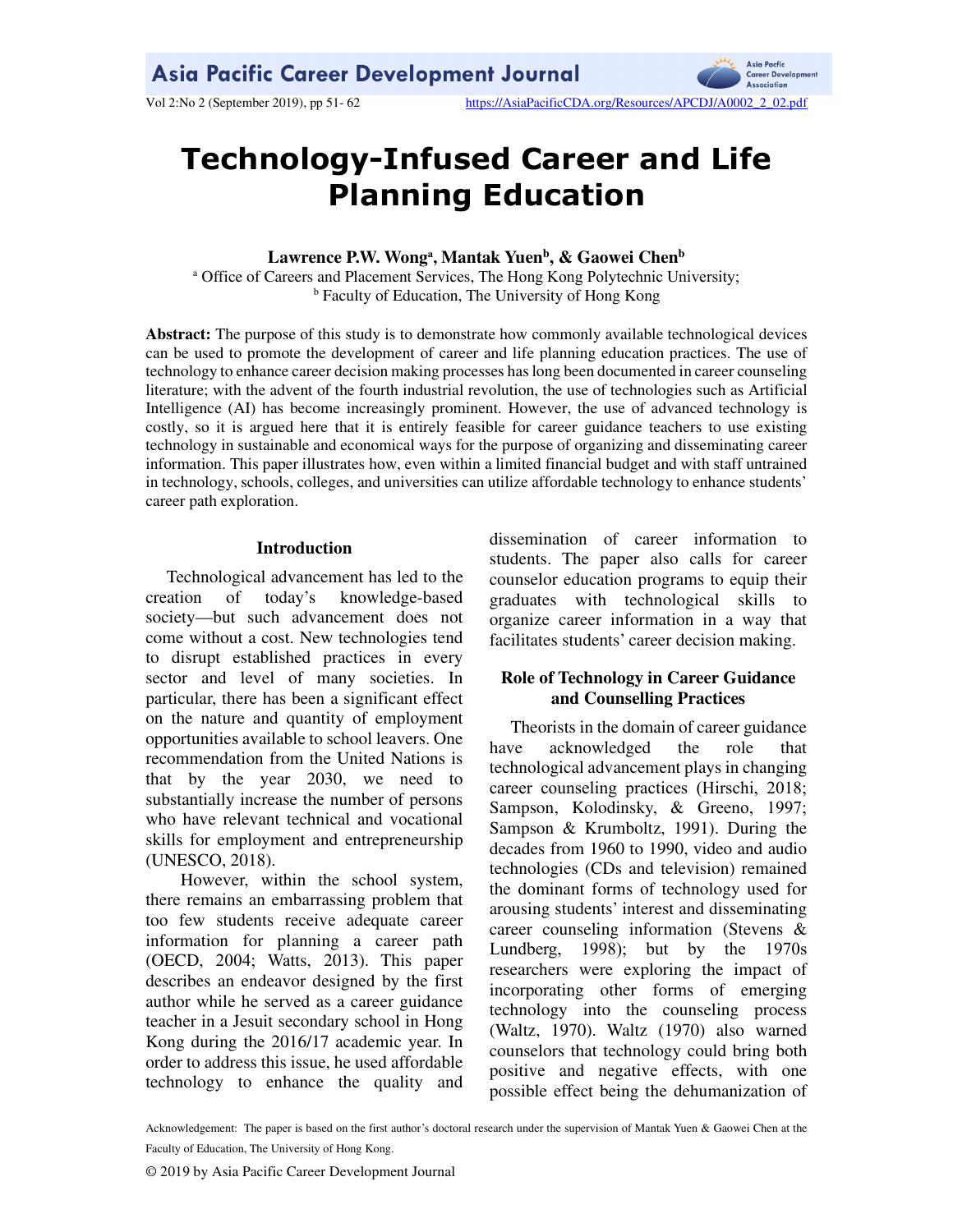counseling as a caring profession. Researchers had already begun to worry that the high speed of societal change had created difficulties for counselors in keeping track of the latest developments in the labor market (Hoyt & Hughey, 1997; Stevens & Lundberg, 1998).

Development of career counseling practices took a dramatic turn when the Internet emerged in the 1990s. This directly threatened the existence of counselors as the sole source of career information, because the Internet allowed proliferation of careerrelated websites and easy access to online counseling services (Boer, 2000). However, the ethical standards, the therapeutic effects, and the professionalism of online services were unknown (Richards & Vigano, 2013) and there was little evidence to prove how the services could be used meaningfully for career development (Koonce, 1997). The sudden emergence of online services began to challenge career counseling as a person-toperson discipline, as schools and universities might not see the need for a qualified professional career counselor (Savickas, 2003). In response to the challenge, experts in the field have already called for career counselors to adapt to the realities of the contemporary world and embed the use of technology in their daily work (Anthony, 2015; Leung, 2002; Leung, 2005; Leung, Chan, & Leahy, 2007; Savickas, 2003).

# **Using Technology to Manage Career Information**

The provision of current career information, and students' easy access to it, is critical to any career guidance program (OECD, 2004). In today's volatile labor market, it has become increasingly important that counselors be able to keep pace with changes in the requirements and opportunities available in the world of work (Bolles, 2015, Hoyt & Hughey, 1997; McCarthy, Moller, & Beard, 2003). Online websites, computer software, and web applications all represent potential resources for the management and dissemination of career information (Johnson & Elkstrom,

1984; OECD, 2004; Sabella, Poynton, & Isaacs, 2010). The use of computer technology can help career counselors overcome many difficulties concerning the management of career information without having to invest large sums of money (Samspon, Kolodinsky, & Greeno, 1997). Career counselors in secondary schools should therefore learn to use software to compile career information in a form that is readily available for access by students, and use networking technologies such as Internet and intranet to disseminate information (Hohenshil, 2000; Sabella, 2000). Students today are well accustomed to using such technologies (Prensky, 2001).

A step in the right direction would be to ensure that pre-service and in-service teacher education programs include adequate coverage of using technology in daily practices in schools, including in the delivery of career information (Herro, 2015; Katyal, 2010; Lawless & Pellegrino, 2007; Stone & Turba, 1999).

# **Factors in Hong Kong that have Hindered Adoption of Technology for Career Guidance**

The adoption of technology in Hong Kong classrooms has been very limited to date, due mainly to deep-rooted indigenous beliefs about education that are biased towards 'book learning' and examination results. Instruction in classrooms within this culture is still very teacher-centered and examination-driven, with frequent use of rote learning and memorization of curriculum content (Urmston, 2003; Wong, 2017b). Under this culture, using technology to teach and provide a service is regarded as a very "nontraditional" strategy, so it is not actively encouraged (Katyal, 2010; Urmston, 2003; Wong & Li, 2006).

Teachers also believe that it is only senior members of the school staff who have the power to determine how teaching must take place, so there is little incentive for individual teachers to show initiative by introducing something new (Fox & Henri, 2005; Kwo, 2000; Urmston, 2003, Wong,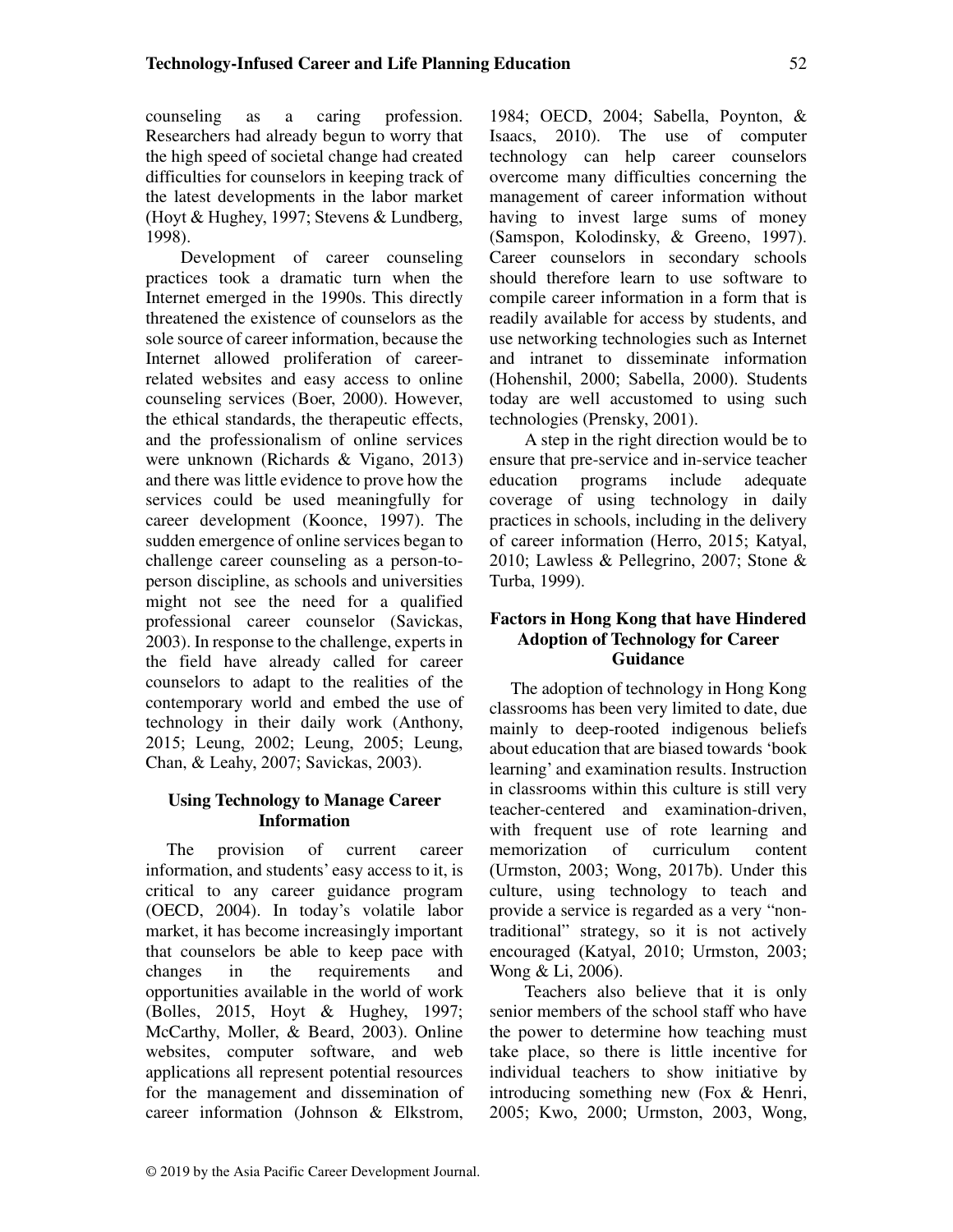2017a). Because of this, even teachers who are competent in using technology feel that they cannot make an independent decision to introduce it for learning (Fox & Henri, 2005). Many teachers have thus become very passive in their role and reluctant to innovate (Fox & Henri, 2005; Legislative Council, 2016).

These factors have also influenced the slow rate of technology infusion into career guidance in Hong Kong. A territory-wide study by Federation of Youth Groups (2019) provided evidence of the poor standard in career services of the 103 secondary schools surveyed in 2018, with many teachers and students expressing doubt about the effectiveness of their schools' career guidance program. Despite a reform in career guidance, launched by the Education Bureau in 2014 and with heavy investment recently from the government, many career guidance teachers still lack the confidence and knowledge for conducting career assessment and counseling processes (CLAP for Youth, 2017). Most teachers seem not to have recognized the potential value of utilizing basic technology as an aid to delivering career guidance. Also, teachers frequently misconstrued academic advising and career guidance as synonymous with each other (Fox & Henri, 2005, Wong, 2018).

It could also be said that conceptualization and delivery of career services in Hong Kong schools have not kept pace with developments in many other parts of the world (Leung, 2002; Leung, Chan & Leahy, 2007; Williams, 1973; Wong & Yuen, 2019).

# **Slow Development of Career Guidance in Hong Kong**

There is little incentive for schools in Hong Kong to meet quality benchmarks in the career services they provide, because such provision is not a legal obligation of schools. This is unlike the situation in similar geographical locations, such as Taiwan. The flexibility permitted to schools in Hong Kong under the school-based management policy means that any 'recommendations' from the

Education Bureau can be ignored by schools that wish to do so, because schools have the power to make their own decisions over implementation (Hui & Cheung, 2006). The Education Bureau recommends that, to some degree, career guidance should be performed by classroom teachers themselves, because they know and understand their students best (Hong Kong Association of Careers Masters & Guidance Masters, 2014). Naturally, this would be supplemented by input from career education teachers and counselors. But, the power granted to schools under the schoolbased management policy has meant that many schools have ignored this recommendation and are instead relying on external organizations to provide career guidance work (Wong, 2017a; Yuen et al., 2018).

There are many possible reasons for this situation. The examination-driven teaching culture, plus a deeply ingrained belief among parents in Hong Kong that graduation from a university is the only socially respectable path, has led to career guidance often being ignored (Education Bureau, 2019; Gatsby Charitable Foundation, 2014; Williams, 1973). The high prestige awarded to academic study has resulted in guidance practices in secondary schools being solely focused on academic advising and support, rather than attending to students' longer-term vocational aspirations.

Under the examination-driven teaching culture described above, career-related learning activities are regarded by teachers and parents as 'time-wasting' activities because they reduce the time available for academic preparation (Gatsby Charitable Foundation, 2014; Williams, 1973). Consequently, it is common for teachers to see career guidance as an unimportant duty that interferes with their 'real' work (Leung, 2002; Williams, 1973; Wong, 2018) and there is little motivation to invest their efforts, or to try to innovate, in this area (Gysbers, 2000; Wong & Yuen, 2019). This also explains why it is common to see the career service in Hong Kong secondary schools led by a teacher who favors a minimalistic approach, involving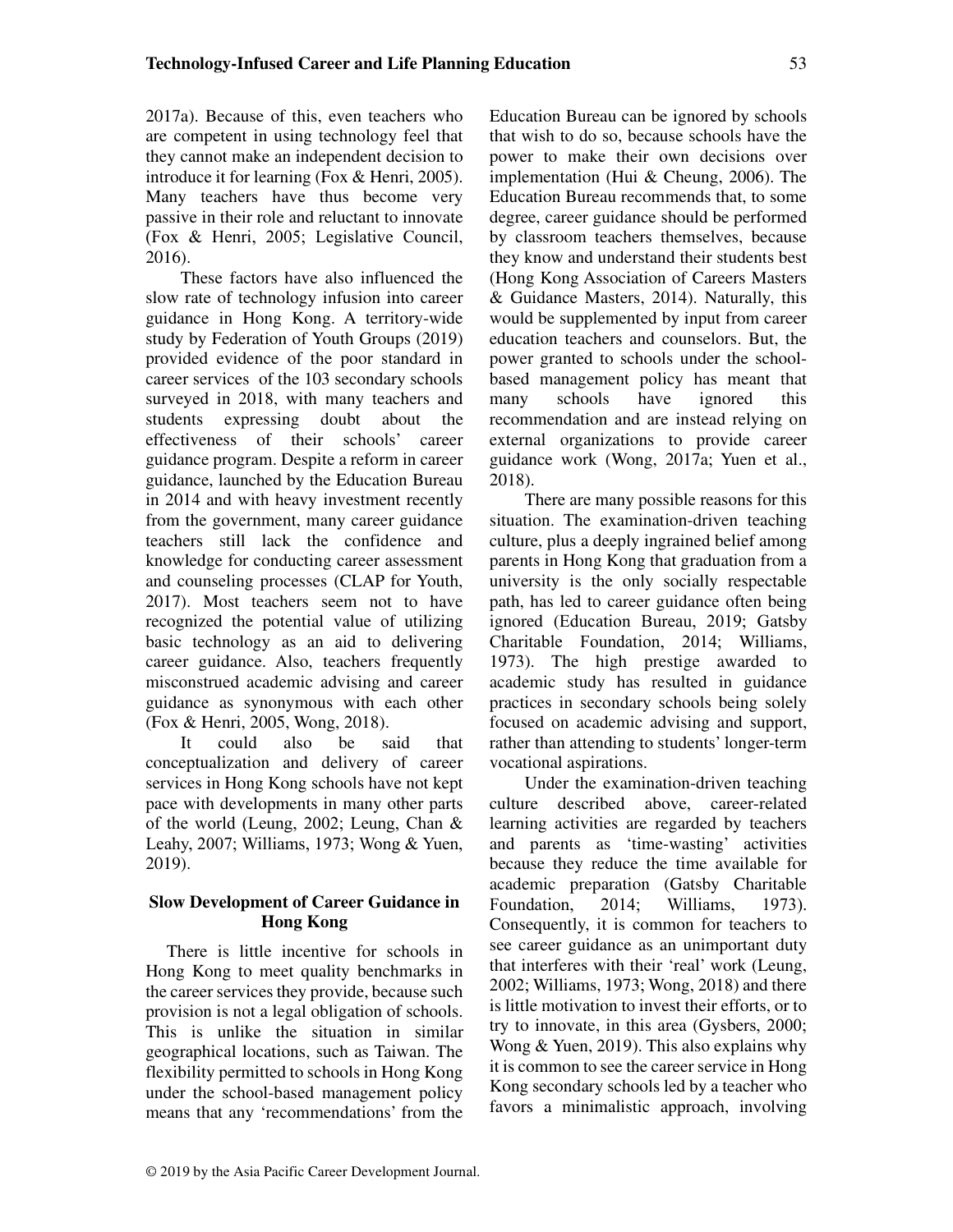only clerical work and information dissemination (Williams, 1973; Yuen et al., 2018).

It is also acknowledged that school teachers in Hong Kong tend to lack personal knowledge and experience of the world of work, having passed directly from university to teaching, without spending time in other employment (Federation of Youth Groups, 2019; Wong & Yuen, 2019). This means that most teachers cannot adequately advise students as they possess limited knowledge about the employment market. They lack confidence in participating actively in career guidance, and often merely serve as an agent, referring their students to members of the alumni for career advice, because they feel unable to offer it themselves. In addition, the emergent style of "overparenting" or "helicopter parenting" of many Hong Kong parents would just provide additional obstacles for adolescents in Hong Kong to follow their teachers' guidance (Leung & Shek, 2018). This is because parents are increasingly exerting control and direct influence on their children even when they have reached adulthood (Doepke & Zilibotti, 2019; Zhang, Yuen, & Chen, 2015). For example, Hong Kong parents would exert influence when their children opt to pursue a further education that is regarded as socially undesirable (e.g. vocational education) (Gatsby Charitable Foundation, 2014), or an occupational choice that does not lead to a white-collar job perceived by the parents as high paying, stable and socially respectable (e.g. accountant, civil servant, physiotherapists) (The Education University of Hong Kong, 2017).

Another obstacle is that career guidance is not an area of expertise that is appraised as part of teachers' assessment for promotion. As suggested by Shih (1999), the Confucian influence of the importance of "教 書" (translated as "teaching the book" in English), means that the appraisal of teachers is based on their effectiveness in 'teaching the book' … and on the examination performance of their students, not upon counselling of students (McClelland, 1992; Williams, 1973;

Wong, 2017b). In many Hong Kong secondary schools, the personal and individual counseling element in career guidance work is usually neglected (Education Bureau, 2019).

In response to these various obstacles and hinderances, several reform initiatives have been introduced. These have, however, often met with resistance from teachers and have not achieved their intended purposes (Fung, 2000; Poon & Wong, 2007; Tam, 2013). A large-scale survey conducted by Cheung and Wong (2012) revealed that resistance was mainly caused by teachers' lack of understanding of the reform, reluctance to change, and a lack of (or misallocation of) resources. In a large-scale survey conducted by Ho and Leung (2016) it was found that the grant awarded to schools for career work had not been used for enhancing career services but for other purposes such as hiring more teachers for academic teaching. The negative effects of undermining the importance of career guidance are now beginning to show. Following the announcement of the QS 2020 university ranking, Ben Sowter, QS director of research, cautioned about Hong Kong students' employability. He urged universities within the territory to help students improve problem solving skills, proper work attitude, and interpersonal skills so that they can compete in the contemporary job market (Oriental Daily, 2019; South China Morning Post, 2019). In addition, given the fact that English is the dominant international language of business, researchers have also cautioned that secondary English language education, and the job readiness of students at large in Hong Kong have to be strengthened in order to maintain Hong Kong's long-term competitiveness (Financial Times, 2015; The Economist Intelligence Unit, 2018; United Nations, 2019); World Economic Forum, 2016).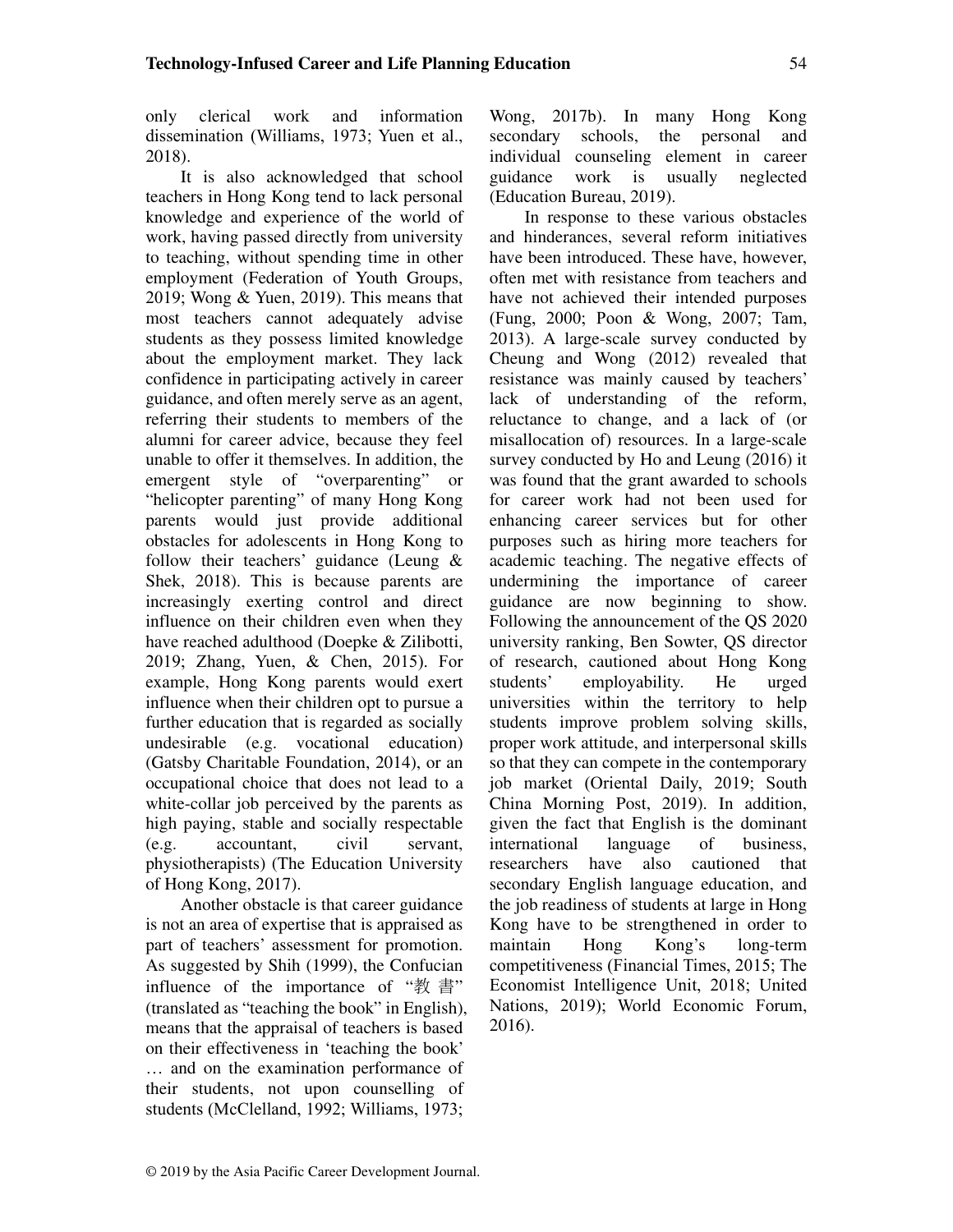# **Using Technology to Disseminate Career Information**

Career counselors can use readilyavailable technology creatively to provide accurate information, increase students' motivation, and enhance the counseling experience. This may include web-based applications such as: email, web pages, chat rooms, video conferencing, instant messaging and free online tools such as: Google Sheets, OpenOffice, and commercial desktop applications such as: *Microsoft Word*, *Microsoft PowerPoint*, *Microsoft Excel* to construct and display database systems (Beidoglu, Dincyurek, & Akintug, 2015; Grosshandler, 2012).

In the following sections, two cases are presented to show how readily accessible technology can be used innovatively to enhance career guidance. First we look at how popular desktop applications such as *Microsoft Excel* can be used to organize and compile career information. Then, in the second section, the authors show how teachers can use online platforms to easily create a website for the dissemination of organized career information.

# **Case 1: Using Spreadsheet Software to Compile Career Information**

Spreadsheet software can be used effectively as it can reorganize and adapt career information according to contextual needs. In this example, *Microsoft Excel* (Excel) is used as it is accepted by referred journals as an accurate statistical analysis tool (Hadley, 2014).

In Hong Kong, information on further study opportunities for school leavers is issued by (i) education providers (universities and vocational institutes), (ii) government commissioned professional teachers' association (e.g., Hong Kong Association of Careers Masters and Guidance Masters), (iii) Non-government organizations (NGOs), and (iv) the Joint University Programmes Admission System (JUPAS). Every year,

these organizations invite career guidance teachers to attend seminars to equip them with current university admission scores and the various further studies pathways. This is usually given out as a package of information organized according to criteria of that particular body. The problem is that the information cannot be compared easily because, for example, admission scores are organized according to the names or course codes of the academic programs. This method of organization can be improved if the information is referenced according to students' actual needs and interests when searching and making a career path decision. The literature on career guidance suggests that a student's personal interest is (and should be) of paramount importance when making decisions on future studies or employment (Education Bureau, 2014a, 2014b; Leung, 2005). An interest-driven approach is one of the main objectives in the *Learning to Learn 2.0* curriculum in Hong Kong, to help students identify their future career path (Curriculum Development Council, 2015).

In Hong Kong, every tertiary institution selects students differently by using different admission calculation formulas. Each university has the freedom to set whatever criteria they deem suitable for admission into a particular academic program. This means that when students want to choose a program that caters to a particular career path aspiration, they will spend a large amount of time trying to compare admission standards across programs. It is suggested here that career information of this type should be organized in a uniform way that can facilitate career decision making, and at the same time enhance information comparability across institutions and agencies.

The example here illustrates how *Excel*  can be used to produce an information package. The career information is reorganized in a way to enhance interestdriven career decision making.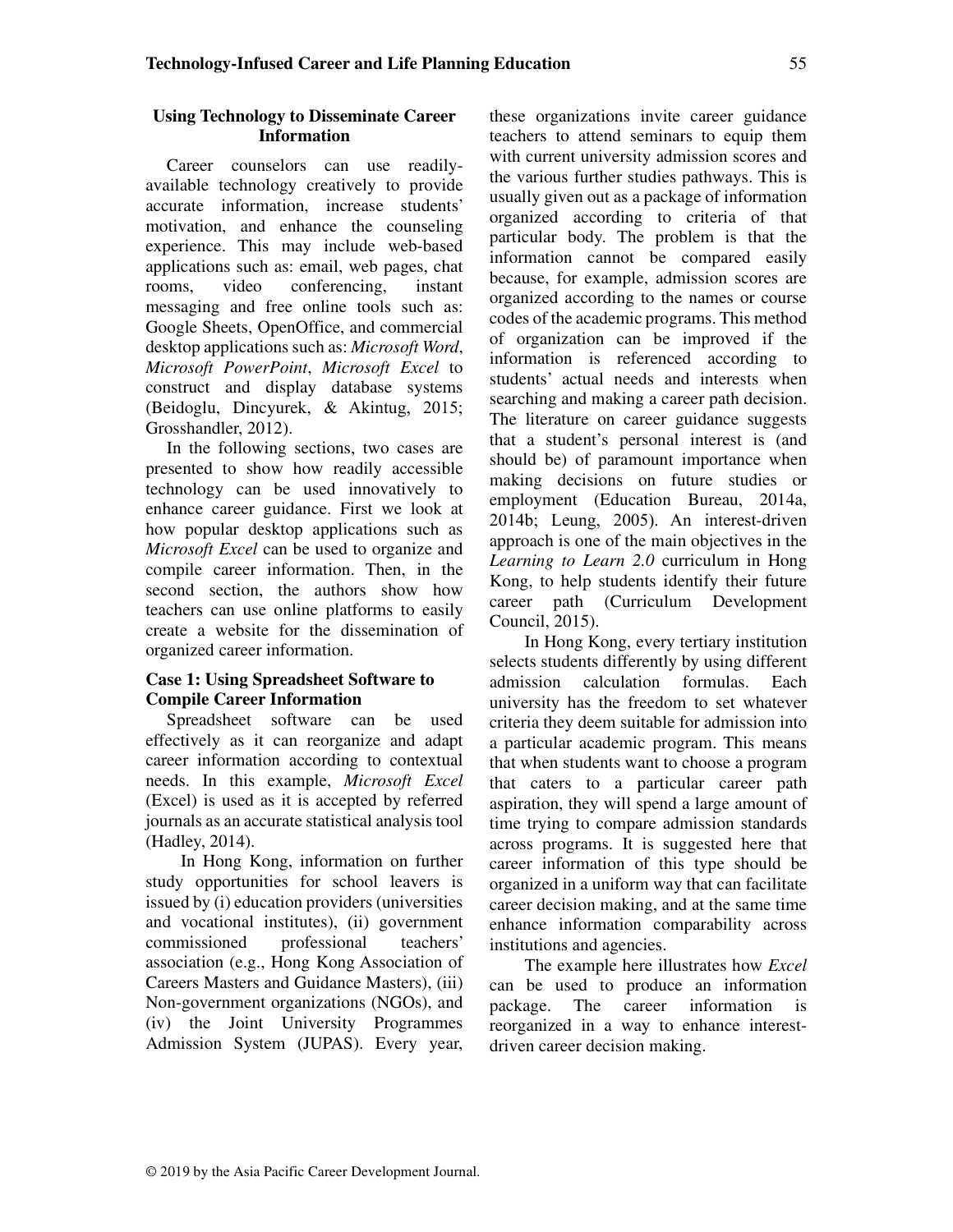Figure 1. A snapshot of degree programs under one academic specialization

| <b>JUPAS</b><br>code | Program name                                                                  | Lower<br>quartile<br>admission<br>score of<br>the<br>vear | needed?                           | Additional requirements / Notes |
|----------------------|-------------------------------------------------------------------------------|-----------------------------------------------------------|-----------------------------------|---------------------------------|
| $i$ s4240            | <b>CUHK</b> - Professional Accountancy                                        | 26                                                        | On a<br>selective<br>basis        | English at Level 4              |
| js6781               | <b>HKU</b> - Bachelor of Business<br>Administration in Accounting and Finance | 26                                                        | On a<br>selective<br><b>basis</b> | English at Level 4.             |
| is 5318              | <b>UST</b> - BBA Professional Accounting                                      | 24                                                        | On a<br>selective<br>basis        | Level 4 in English              |
| is <sub>3466</sub>   | Poly U - BBA (Hons) in Accounting &<br>Finance                                | 23.2                                                      | May<br>require                    |                                 |
| js3911               | Poly U - BBA (Hons) in Accountancy                                            | 23.2                                                      | May<br>require                    |                                 |
|                      |                                                                               |                                                           |                                   | previous Interview              |

#### **ACCOUNTANCY**

This format supports an interest driven approach by regrouping data according to students' main subject interest, in this case accountancy. The academic programs and their relevant admission scores can be grouped under areas of academic specialization rather than by JUPAS scores (Figure 1). In terms of establishing comparability of information, raw admission scores published by JUPAS (2016) were extracted directly from the source file. The raw scores were published by the central governing university admission agency, so validity and reliability of the data was assured. The final finished product contained 24 pages of admission information sorted according to 13 different subject specializations and was disseminated to parents, teachers, and administrators of the school.

### **Case 2: Using Web Applications to Disseminate Career Information**

Free online website creation platforms can be used to create websites for organizing and disseminating career information. This case illustrates that Internet technology today has advanced to a point where even users without computer programming expertise can create professionally designed websites. In this informational age, knowing how to use Internet technologies is essential for career counselors as an effective method of managing and delivering career information (Sampson, 1991; OECD, 2004; Watts, 2013). A critical factor affecting teachers' adoption of technology into their daily routines is the perceived ease of use (Hu, Clark, & Ma, 2003; Yuen & Ma, 2003, 2008). When internet technologies first emerged, website creation was a very difficult task for many teachers (Chan, 2002). Now, it is much easier, using free online website creation platforms

Acknowledgement: The paper is based on the first author's doctoral research under the supervision of Mantak Yuen & Gaowei Chen at the Faculty of Education, The University of Hong Kong.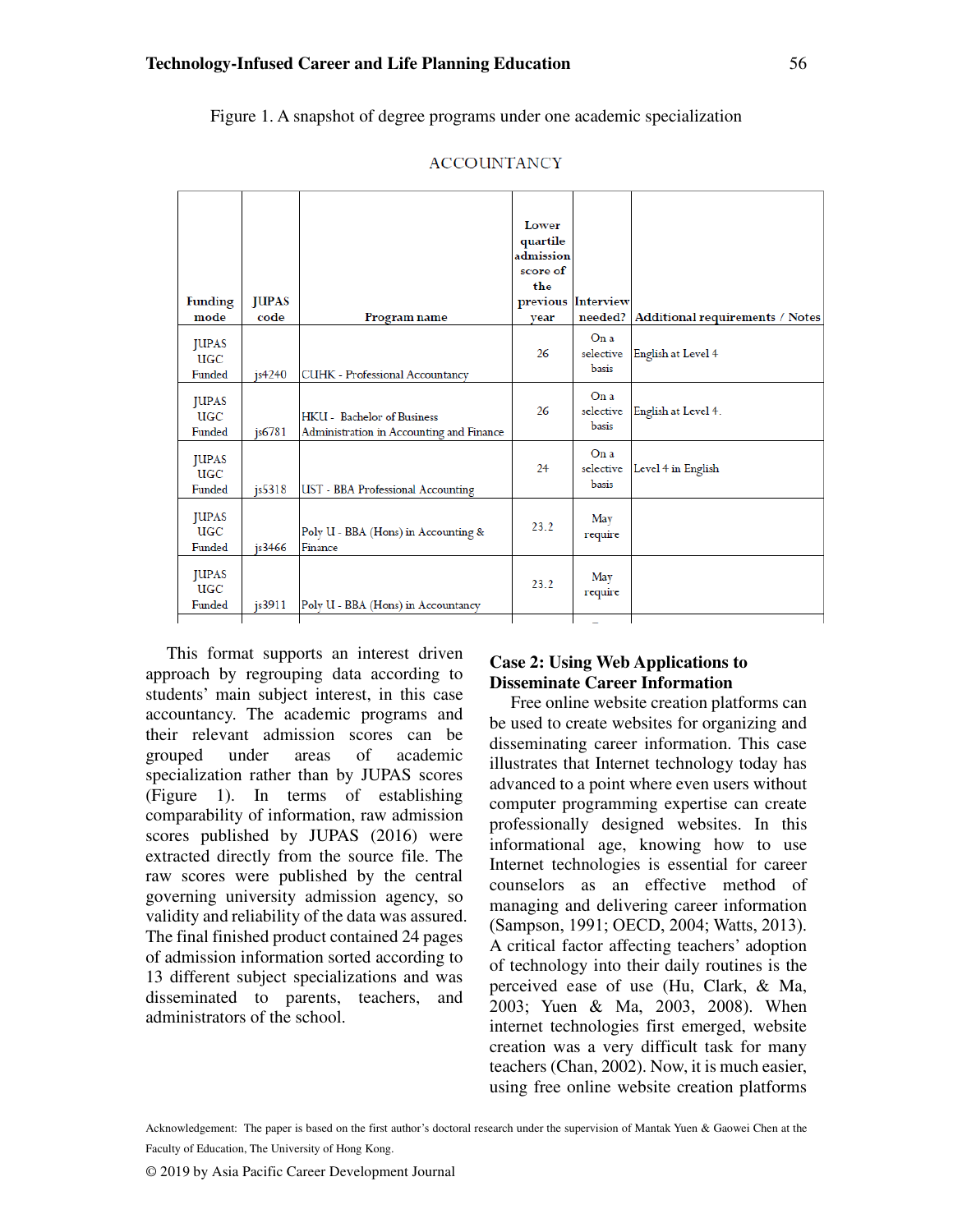such as *Weebly*, *Wix.com*, and *Wordpress.com*. The overarching similarity offered by these services is that a simple widget-based system can be applied to create and host websites at no cost. Another advantage is that they can be launched within a web browser and no thirdparty program installation is needed.

In the case presented here, a website was created by the first author using *Weebly*, a free online website creation platform. Similar to other platforms, users can use a simple widget-based system to build websites without the need of any prior knowledge of computer programming. The design of the website catered to the developmental needs of students. In this respect, to help enhance students' self-awareness, links to both formal and informal online career assessment tools could be found under the "Life Planning" tab (Figure 2). In particular, users could gain information about internal career development workshops. For example, in the "Reading materials" section, links to research reports and newspaper articles were updated regularly to help learners understand developments in the world of work.

# Figure 2. Screenshot of the "Life Planning" tab



# **CAREER INFORMATION**

University of Michigan Career Center - Career Guides by Major University of Oxford Career Office - How to write cover letters United States Department of Labor - Occupation Finder

In order to facilitate career decision making, a special feature of the website was university admission information, past university admission statistics, admission score calculation, and public examination performance statistics. All of which could be found under the "JUPAS" tab (Fig 3). The term JUPAS refers to the full name of the centralized university admission protocol:

*Joint University Programmes Admissions System*. By presenting these different sources of information together on the same page, students can make a better-informed career decision in a time-efficient manner, as the above information originally was scattered across various websites.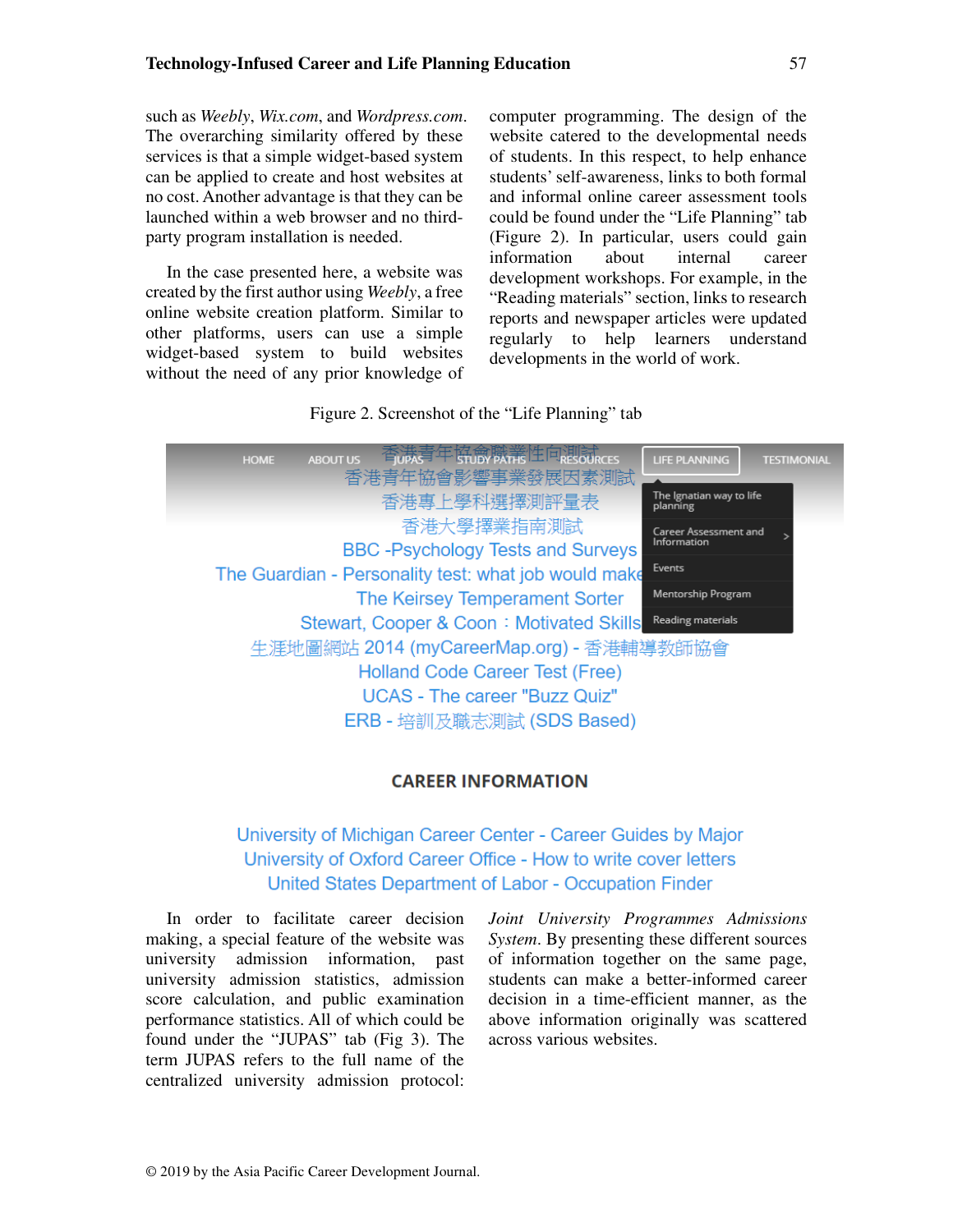

Figure 3. Screenshot of the "JUPAS" tab

#### Some points to note about subject selection

There are two major factors that influence your choice, which are 1) Your interest and 2) Your actual DSE score. If your DSE score outperforms the entrance requirements of your most desired program, it would then be the best situation. However, the performance of students of each year is different, if it was a good year (many students doing well), it would be possible that that year would be a "more difficult year" for one to get into his / her desired undergraduate programme.

To know the overall performance of all candidates of one particular year, we can check the statistics about 1) General performance in the best 5 subjects and 2) General performance in relation to university admission published by the HKEAA. These statistics can be found on our webpage under JUPAS > Statistics.

In summary, the website served as a onestop solution, enabling students to make informed career decisions in a more efficient and timely manner. This is crucial for the success of any career guidance program. The design of the website also allowed users to conduct their own career exploration and, at the same time, become knowledgeable about the labor market.

### **Summary and Implication for Future Practice**

The authors have shown how school counselors and career guidance teachers can incorporate everyday technology into their practices within a secondary school setting in Hong Kong. They have suggested how spreadsheet software and web-based website creation can be used to enhance the organization and effectiveness of career information dissemination. The paper pinpoints the importance of establishing comparability of career information across

institutions and programs, and then disseminating it in a way that facilitates career exploration based on interest. Only a limited number of software and web applications were discussed in the paper, and the use of other computer applications in the career guidance process needs to be explored.

Future research needs to evaluate students' experiences in using technologically enhanced counseling resources, and teachers' growing experience in engaging in this approach should be shared across the profession. Future research can also investigate how front-line career guidance teachers can be better prepared to incorporate use of technology into their counseling practices, and in a macro perspective, how they can equip themselves and also their students with skills (e.g. data analytics, UX design) that are essential to the curriculum of the future (Partovi, 2018).

To help ensure that high school students' future educational choice is consistent, we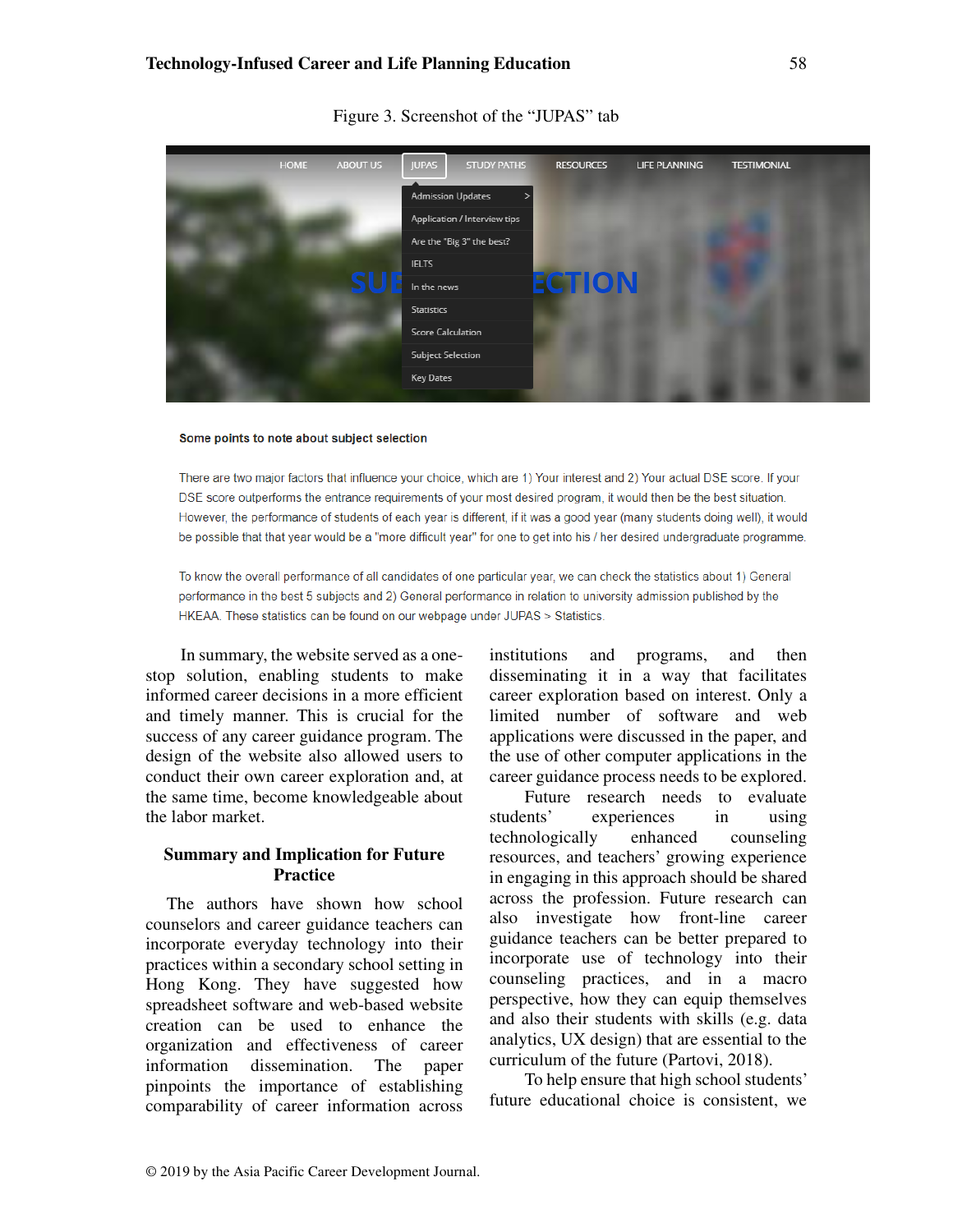can also explore the effectiveness of using a two-way bottom-up and top-down in which high school students are asked first what their academic interest is, then we incorporate technology to inform the students what career path that education in their academic interest would lead to. Then, a top-down approach is performed in which students are asked what their future occupational choice is, then we use technology to check what education is needed to gain entry to that particular profession. The final decision should be the same if the students' choices are consistent.

At practice level, the government should continue to support schools in enhancing school-based career guidance practices. The government can also expand the scope and functionality of current websites that are currently designed for career guidance purposes.

To ensure teachers' professional competency increases, training programs with an examination component can also be introduced to assess teachers' ability to use technology in relation to careers service. It would also be a positive step if basic standards for guidance expertise in this domain could be included in the assessment of secondary school teachers for appointment or promotion. Future research can focus on developing competency and a performance baseline benchmark for school-based career guidance practices.

The government should also consider directing resources to appointing career development specialists (e.g., staff from career centers; human resources experts, NGOs) to lead and monitor quality of career services in secondary schools. Given their professional standing, these experts should be considered the major beneficiary of government support and work with the guidance team in a school to devise a career guidance curriculum that utilizes technology to help students make decisions on further studies and career path. This can help to ensure a more efficient use of government resources due to the tendency of secondary schools in Hong Kong to downplay the importance of non-academic learning-related activities such as career guidance (Gatsby Charitable Foundation, 2014; Williams, 1973).

Lastly, there should be regular inspection of the quality of school-based career services, as is the custom in countries like Britain and U.S.A. Future government funding should than be contingent on satisfactory inspection results. At the moment, such accountability is lacking in Hong Kong.

#### **References**

- Anthony, K., (2015). Training therapists to work effectively online and offline with digital culture, *British Journal of Guidance & Counseling, 43*(1), 36-42, DOI: 10.1080/03069885.2014.924617
- Beidoglu, M., Dincyurek, S., Akintug, Y. (2015). The opinions of school counselors on the use of information and communication technologies in school counseling practices: North Cyprus schools. *Computers in Human Behavior, 52*, 466-471, DOI: 10.1016/j.chb.2015.06.022
- Boer, P.M. (2000). *Career counseling over the Internet: An emerging model for trusting and responding to online clients*. London: Lawrence Erlbaum Associates.
- Bolles, R. (2015). *What color is your parachute? 2016 edition: A practical manual for job-hunters and career changers*. Berkeley: Ten Speed Press.
- Chan, C.W. (2002). Talking about the pains and joys of teachers creating a website [in Chinese]. *Hong Kong Teachers' Centre Journal, 1*, 212-213.
- Cheung, A.C.K., & Wong, P.M. (2012). Factors affecting the implementation of curriculum reform in Hong Kong: Key findings from a large-scale survey study, *International Journal of Educational Management, 26*(1), 39-54, DOI: 10.1108/09513541211194374
- CLAP for Youth (2017). *CLAP inform: Difficulties that young people experienced in Career and Life Planning.* Retrieved from: https://www.clapforyouth.org.hk/wpcontent/uploads/2017/04/CLAP-Inform-May-10- 2017-No.-1\_r1.pdf
- Curriculum Development Council, (2015). *Ongoing renewal of the school curriculum: focusing, deepening and sustaining*. Retrieved from: http://www.edb.gov.hk/en/curriculumdevelopment/cs-curriculum-doc-report/wf-incur/index.html
- Doepke, M., & Zilibotti, F. (2019). The economic roots of helicopter parenting. Phi Delta Kappan, 100(7), 22-27, DOI: 10.1177/0031721719841334
- Education Bureau. (2014a). *Education Bureau Circular No.6/2014: Career and Life Planning Grant.* Retrieved from: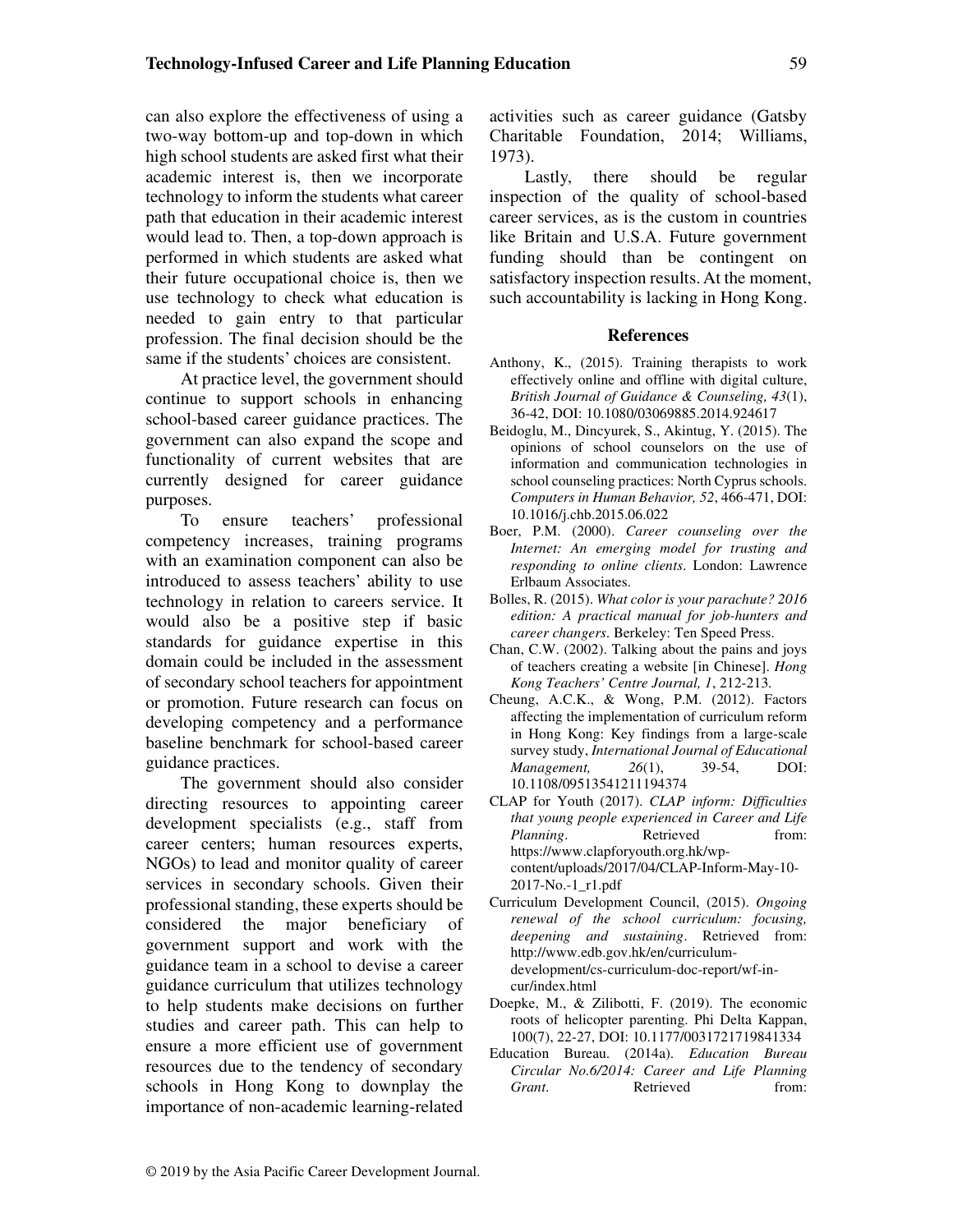#### **Technology-Infused Career and Life Planning Education** 60

http://applications.edb.gov.hk/circular/upload/ED BC/EDBC14006E.pdf

- Education Bureau. (2014b). *Guide on life planning education and career guidance for secondary schools*. Retrieved from: https://careerguidance.edb.hkedcity.net/edb/expor t/sites/default/lifeplanning/.pdf/about-careersguidance/CLP-Guide\_E\_r3.pdf
- Education Bureau (2019). *Evaluating the effectiveness of careers and life planning education in Hong Kong secondary schools* [In Chinese]. Retrieved from:

https://careerguidance.edb.hkedcity.net/edb/expor t/sites/default/lifeplanning/.pdf/for-

schools/\_Final-version\_12-Apr-19-Summary.pdf

- Federation of Youth Groups (2019). I*mproving the effectiveness of career and life planning education*. Retrieved from: https://yrc.hkfyg.org.hk/en/2019/01/30/improving -the-effectiveness-of-career-and-life-planningeducation-2/
- Financial Times. (2015). *Hong Kong needs better English to be a truly global city*. Retrieved from: https://www.ft.com/content/edcee086-14e0-11e5 a51f-00144feabdc0
- Fox, R., & Henri, J. (2005). Understanding teacher mindsets: IT and change in Hong Kong schools. *Educational Technology & Society, 8*(2), 161-169.
- Fung, Y. (2000). A constructivist strategy for developing teacher for change: A Hong Kong experience, *Journal of In-service Education, 26*(1), 153-168, DOI: 10.1080/13674580000200108
- Gatsby Charitable Foundation (2014). *Good career guidance*. London: Author.
- Grosshandler, N. (2012). *Exploring technology usage by school counselors: A mixed method study*. Retrieved from: http://digitalcommons.unl.edu/cgi/viewcontent.cgi ?article=1115&context=cehsedaddiss
- Gysbers, N.C. (2000). Implementing a whole school approach to guidance through a comprehensive guidance program, *Asian Journal of Counselling, 7*(2), 5-17.
- Hadley, G. (2014). Global textbooks in local contexts: An empirical investigation of effectiveness. In N. Harwood, *English language teaching textbooks: Content, consumption, production* (pp.205-240). New York: Palgrave Macmillan.
- Herro, D. (2015). Sustainable innovations: Brining digital media and emerging technologies to the classroom. *Theory into Practice, 54*(2), 117-127, DOI: 10.1080/00405841.2015.1010834
- Hirschi, A. (2018). The Fourth Industrial Revolution: Issues and implications for career research and practice. *The Career Development Quarterly, 66*, 192-204, DOI: 10.1002/cdq.12142
- Ho, Y.F., & Leung, S.M.A., (2016). Career guidance in Hong Kong: From policy ideal to school practice. *The Career Development Quarterly, 64*(3), 216- 230, DOI: 10.1002/cdq.12056
- Hohenshil, T.H. (2000). High tech counseling. *Journal of Counseling & Development, 78*, 365 – 368, DOI: 10.1002/j.1556-6676.2000.tb01919.x
- Hong Kong Association of Careers Masters & Guidance Masters. (2014). *Special issue on career planning*. Retrieved from: https://www.hkacmgm.org/wpcontent/uploads/2014/04/HKACMGM-Newsletter-Special\_issue-2014\_finalokay.pdf
- Hong Kong Association of Careers Masters and Guidance Masters. (2017). A*dmission score calculation of different institutes*. Retrieved from: https://www.hkacmgm.org/wpcontent/uploads/20 17/07/04\_HKACMGM\_Admission\_score\_calcula tion\_170704.pdf
- Hoyt, K.B. & Hughey, K.F. (1997). Career counseling in the knowledge age: Implications for change in school counselor education programs. *Journal of Career Development, 24*(2), 95-102, DOI: 10.1023/A:1025097112747
- Hu, P. J. H., Clark, T.H.K., & Ma, W.W., (2003). Examining technology acceptance by school teachers: A longitudinal study. *Information & Management, 41*, 227-241, DOI: 10.1016/S0378- 7206(03)00050-8
- Hui, K.F.S., & Cheung, H.Y. (2006). A reexamination of leadership style for Hong Kong School-Based Management (SBM) schools. *Asia Pacific Journal of Education, 26*(2), 173-187, DOI: 10.1080/02188790600937292
- Johnson, C., & Ekstrom, R. (1984). Summary: Counselors and computer competency. *Journal of Counseling and Development, 63*, 196-196, DOI: 10.1002/j.1556-6676.1984.tb02800.x
- Katyal, K. (2010). Educating teachers in Hong Kong for leadership in the age of the internet: A reconceptualization. *Asia-Pacific Journal of Teacher Education, 38*(4), 273-284, DOI: 10.1080/1359866X.2010.515938
- Koonce, R. (1997). Using the Internet as a career planning tool. *Training and Development, 51*, 15- 16.
- Kwo, O. (2000). Hierarchy and the small-potato mentality: Constraints and opportunities for teacher leadership. *Paper presented to 13th International Congress for School Effectiveness and Improvement*, January 4-8, 2000, Hong Kong.
- Lawless, K.A., & Pellegrino, J.W. (2007). Professional development in integrating technology into teaching and learning: Knowns, unknowns and ways to pursue better questions and answers. *Review of Educational Research, 77*(4), 575-614, DOI: 10.3102/0034654307309921
- Legislative Council. (2016). *Employment of teachers on contract terms and their retention*. Retrieved from:

https://www.info.gov.hk/gia/general/201607/06/P 201607060565.htm

Leung, S.A. (2002). Career counseling in Hong Kong: Meeting the social challenges. *The Career*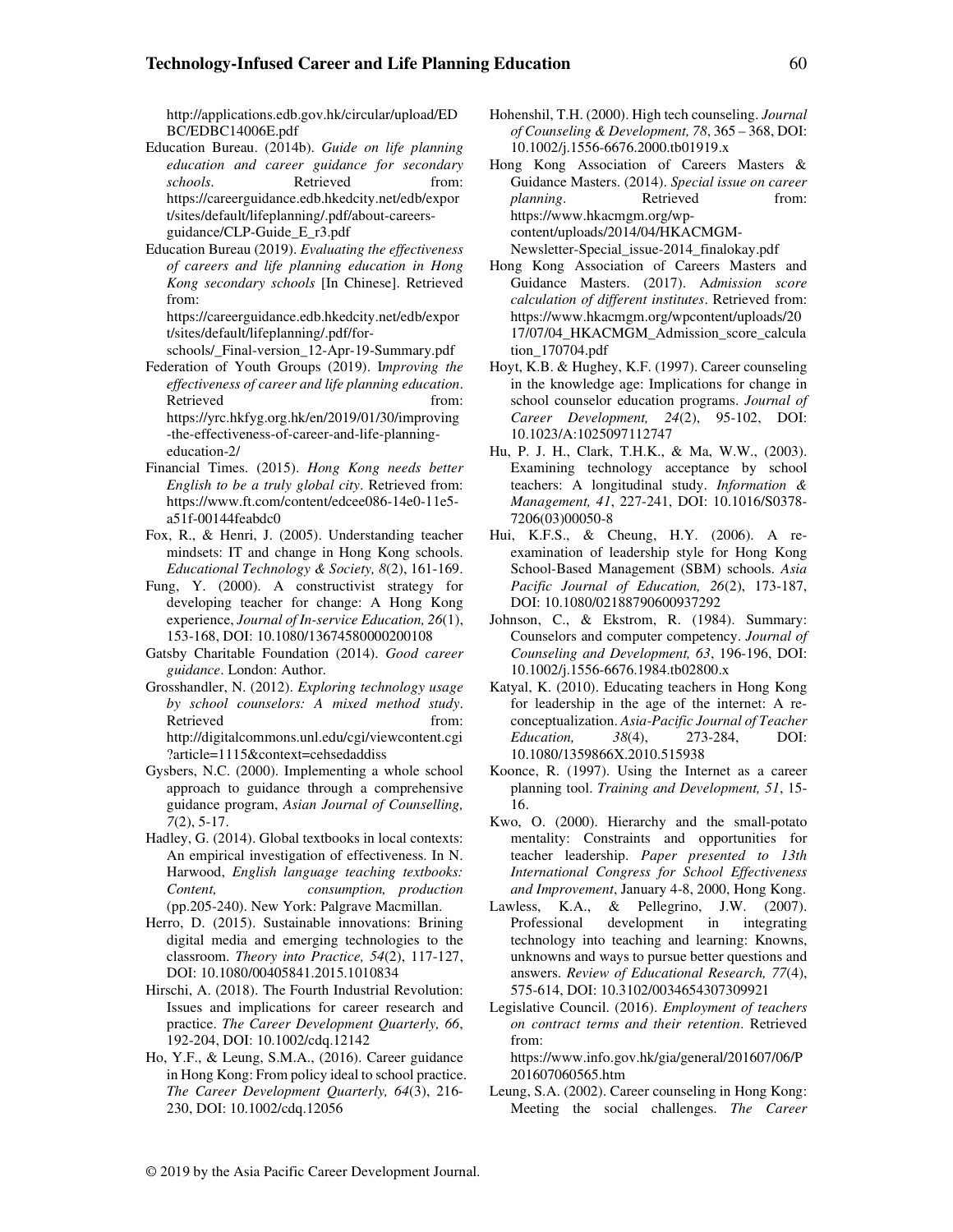*Development Quarterly, 50*(3), 237-245, DOI: 10.1002/j.2161-0045.2002.tb00899.x

- Leung, S.A. (2005). Career and life planning: Transtheoretical assumptions and strategies. *Asian Journal of Counseling, 12* (1/2), 79-93.
- Leung, S. A., Chan, C.C., & Leahy, T. (2007). Counseling psychology in Hong Kong: A germinating discipline. *Applied Psychology: An International Review, 56*(19), 51-68, DOI: 10.1111/j.1464-0597.2007.00275.x
- Leung, J.T.Y., Shek, D.T.L. (2018). Validation of the Perceived Chinese Overparenting Scale in Emerging Adults in Hong Kong. *Journal of Child and Family Studies, 27*(1), 103-117.
- McCarthy, C.J., Moller, N., & Beard, L.M. (2003). Suggestions for training students in using the internet for career counseling. *The Career Development Quarterly, 51*, 368-382, DOI: 10.1002/j.2161-0045.2003.tb00617.x
- McClelland, J. A. G. (1992). Within-school barriers to school-based curriculum development: The Hong Kong experience. *British Journal of In-service Education,18*(1), 29-34, DOI: 10.1080/0305763920180106
- OECD. (2004). *Career guidance and public policy: Bridging the gap*. Retrieved from: http://www.oecd.org/edu/innovationeducation/34050171.pdf
- OECD. (2018). *The future of education and skills: education 2030*. Retrieved from: https://www.oecd.org/education/2030/E2030%20 Position%20Paper%20(05.04.2018).pdf
- Oriental Daily (2019). *Students' employability declines, Hong Kong lost to Singapore again*. Retrieved from: https://orientaldaily.on.cc/cnt/news/20190619/001 76\_018.html
- Partovi, H. (2018). *Why schools should teach the curriculum of the future, not the past*. Retrieved from:
	- https://www.weforum.org/agenda/2018/09/whyschools-should-teach-the-curriculum-of-thefuture-not-the-past/
- Poon, A.Y.K., & Wong, Y.C. (2007). *Policy goals and impact of Hong Kong's education reform*. Hong Kong: Hong Kong Baptist University.
- Prensky, M. (2001). *Digital natives, digital immigrants*. Retrieved from: http://www.marcprensky.com/writing/Prensky%2 0-%20Digital%20Natives,%20Digital%20Immigr ants%20-%20Part1.pdf
- Richards, D., & Vigano, N. (2013). Online counseling: A narrative and critical review of the literature. *Journal of Clinical Psychology, 69*(9), 994-1011, DOI: 10.1002/jclp.21974
- Sabella, R. (2000). *School counseling and technology: Managing your school counseling program: K-12 strategies*. Minneapolis: Educational Media Corporation.
- Sabella, R.A., Poynton, T.A., & Isaacs, M.L. (2010). School counselors perceived importance of counseling technology competencies. *Computers in Human Behavior, 26*, 609-617, DOI: 10.1016/j.chb.2009.12.014
- Sampson, J.P. (1991). Training librarians to deliver career services. *Journal of Career Development, 18*(1), 19-30, DOI: 10.1108/09680819710159736
- Sampson, J.P., & Krumboltz, J.D. (1991). Computerassisted instruction: A missing link in counseling. *Journal of Counseling & Development, 69*, 395- 397, DOI: 10.1002/j.1556-6676.1991.tb01531.x
- Sampson, J.P., Kolodinsky, R.W., & Greeno, B.P. (1997). Counseling on the information highway: Future possibilities and potential problems. *Journal of Counseling &Development, 75*, 203- 212, DOI: 10.1002/j.1556-6676.1997.tb02334.x
- Savickas, M.L. (2003). Advancing the career counseling profession: Objectives and strategies for the next decade. *Career Development Quarterly, 52*, 87-96, DOI: 10.1002/j.2161- 0045.2003.tb00631.x
- Shih, M. (1999). 'More Than Practicing Language: Communicative Reading and Writing for Asian Settings". *TESOL Journal, 8*(4), 20-25, DOI: 10.1002/j.1949-3533.1999.tb00207.x
- South China Morning Post (2019). *Five Hong Kong universities – led by University of Hong Kong – ranked among the world's 100 best tertiary institution*. Retrieved from: https://www.scmp.com/news/hongkong/education/article/3015090/five-hong-konguniversities-led-university-hong-kong
- Stevens, D.T., & Lundberg, D.J. (1998). The emergence of the Internet: Enhancing career counseling education and services. *Journal of Career Development, 24*(3), 195-208, DOI: 10.1177/089484539802400303
- Stone, C.B., & Turba, R. (1999). School counselors using technology for advocacy. *Journal of Technology in Counseling, 1*(1).
- Tam, F.W.M., (2013). A study of workplace aggression as related to pedagogical reform in Hong Kong secondary schools. *International Journal of Educational Management, 27*(6), 578- 593. DOI: 10.1108/IJEM-03-2012-0033
- The Economist Intelligence Unit (2018). *Hong Kong: Long term outlook*. Retrieved from: http://country.eiu.com/hong-kong
- The Education University of Hong Kong (2017). Vocational education and youth development study (final report) [In Chinese]. Retrieved from
- http://www.bauhinia.org/assets/document/EduHK%2 0Study\_20170905\_CHT.pdf The Hong Kong
- UNESCO. (2018). *Education 2030: Incheon declaration and framework for action for the implementation of sustainable development goal 4*. Retrieved from: http://uis.unesco.org/sites/default/files/documents/
- © 2019 by the Asia Pacific Career Development Journal.